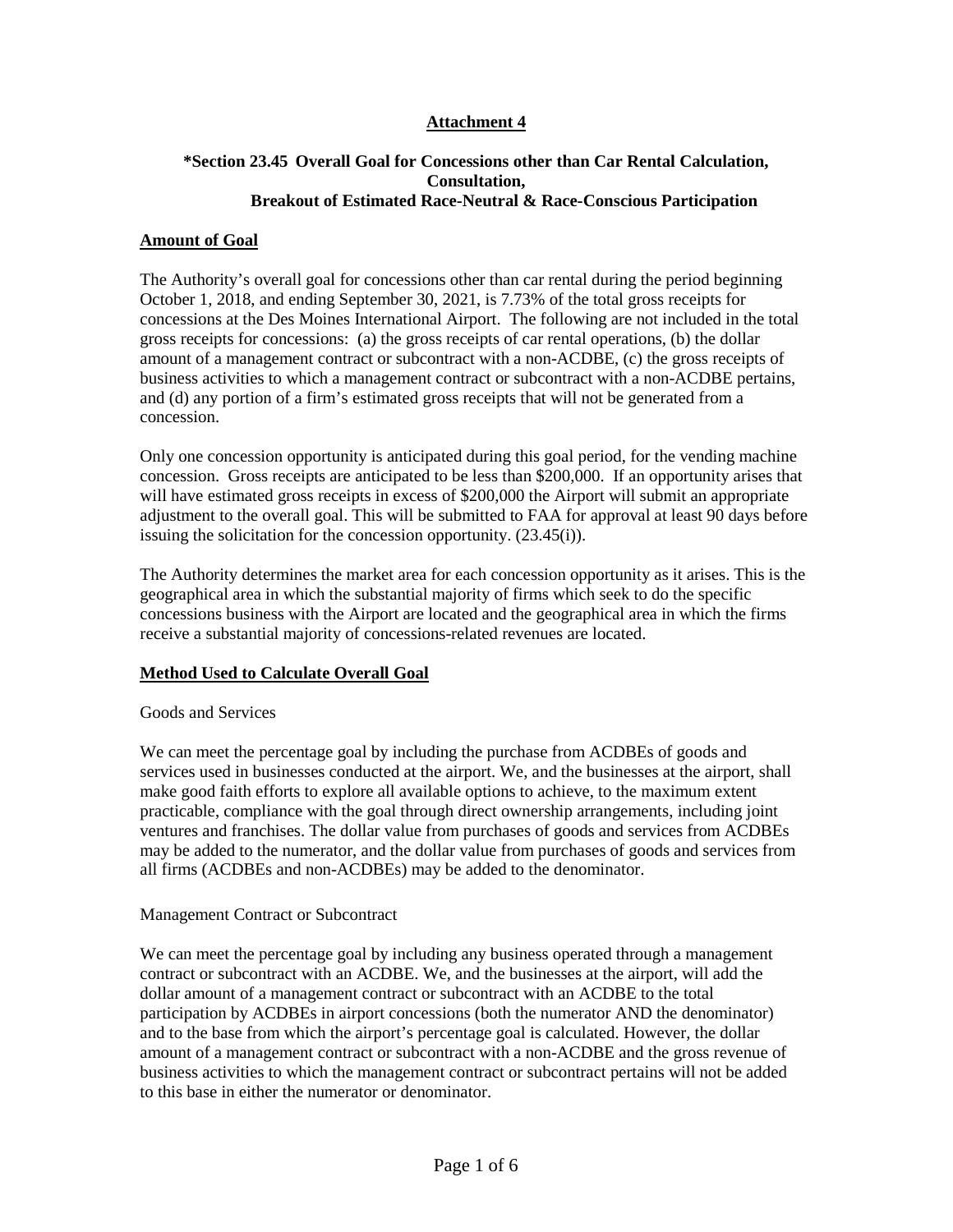# **Step 1: 23.51(c)**

For Option 1, the Authority looked at census data for the Des Moines-West Des Moines Metropolitan Statistical Area, as defined by the U.S. Census Bureau. From that data, the Airport determined the base figure for the relative availability of ACDBEs other than car rentals. The base figure was calculated as follows:

Base figure = Ready, willing, and able non-car rental ACDBEs in the market area All ready, willing and able non-car rental concession firms in the market area

The data source for the numerator was the Iowa Unified Certified Program DBE directory. Searching that directory, the Airport found five (5) certified DBEs in the area of airport concessions, including food/beverage, retail, and advertising. Therefore, the numerator for the base figure computation is five (5).

For the NAICS codes of, 451212, 453220, 541850, 722310, and 722511, the data source for the denominator is census bureau data at www.census.gov. The Authority searched for the State of Iowa, and under the above-listed NAICS codes, there are 567 establishments. Therefore, the denominator for the base figure computation is 567.

When we divided the numerator by the denominator we arrived at the base figure for our overall goal for non-car rental concessions of: 5/567 = .0088 or **0.88%.**

### **Step 2: 23.51(d)**

After calculating a base figure of the relative availability of ACDBEs, we examined evidence to determine what adjustment was needed to the base figure in order to arrive at the overall goal.

In order to reflect as accurately as possible the ACDBE participation we would expect in the absence of discrimination we have adjusted our base figure by 6.85%. **Our overall goal for noncar rental concessions is 7.73%.**

The data used to determine the adjustment to the base figure was:

1. **Past participation** - The Authority evaluated the current capacity of ACDBEs to perform work in our concessions program by measuring the volume of work ACDBEs have performed in the past. The analysis of past participation showed that registered DBE's participation in airport non-car rental concessions and management agreements averaged 14.30% over the prior three years (15.42% in FFY16, 13.95% in FFY17, 14.35% in FFY18).

The consistency of the participation level over three years indicates that it is a reasonable measure of participation in the absence of discrimination. However, the entire registered ACDBE participation comes from a single participant who operates one of the only two non-advertising DBE firms registered in the state of Iowa. Should the Authority's affiliation end with the ACDBE due to contractual violation or the ACDBE lose its disadvantaged status under Part 23, the total participation would be zero. On that basis, the Authority averaged the base figure of 0.88% and the average participation from the last three years of 14.57%, and subsequently adjusted the base figure to 7.73%.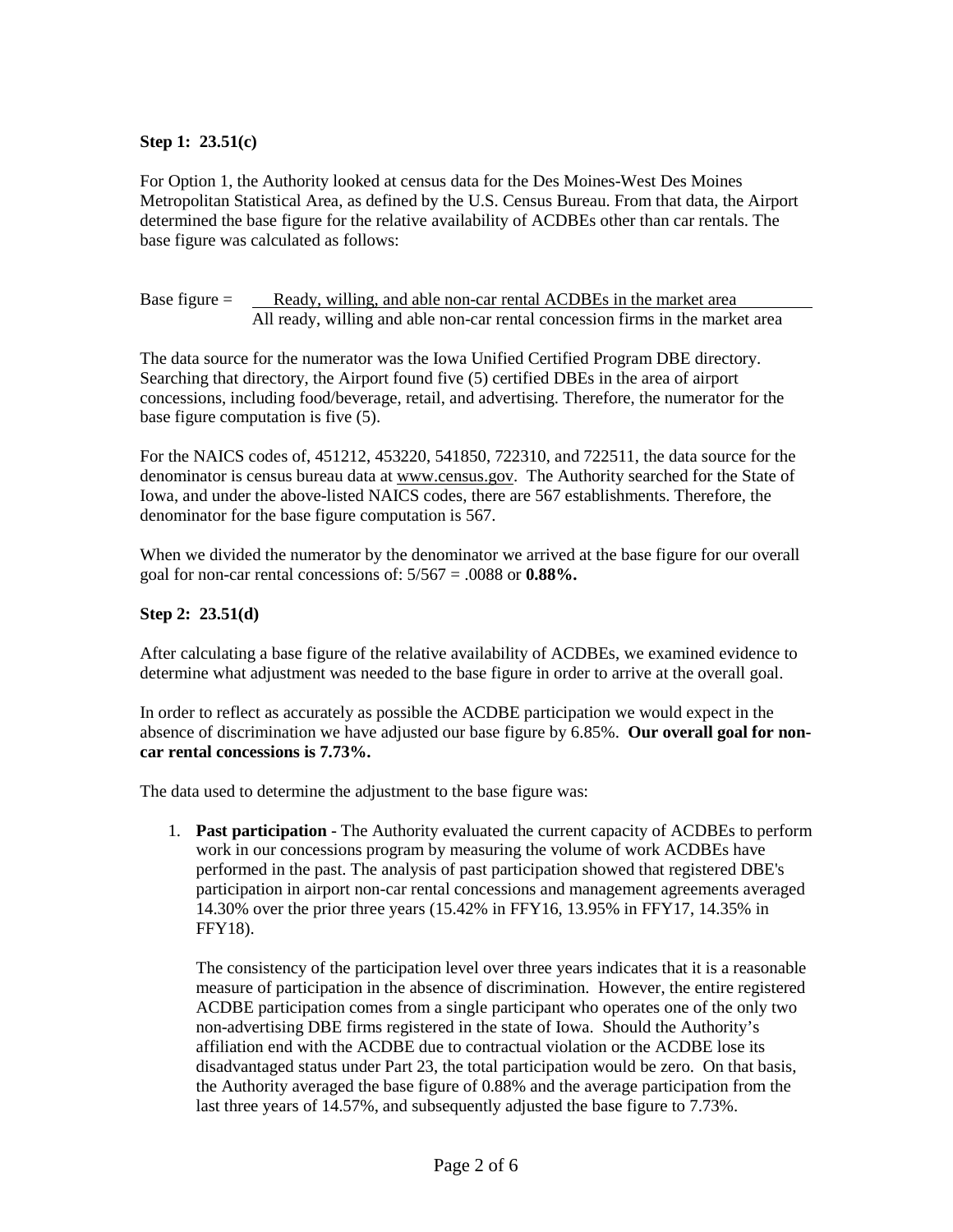- 2. **Disparity study** The Authority is not aware of any disparity studies for the Des Moines Metropolitan Area or the state of Iowa.
- 3. **Other evidence** The Authority included all ACDBEs listed in the IA UCP in our numerator, even firms from outside our geographical area. The denominator is comprised of retail establishments only in the Des Moines Metropolitan Area proper. Therefore, our base figure could be inflated due to a number of ACDBE firms included that would not consider doing business in our market.

Finally, the Authority is not aware of any statistical disparities in the ability of ACDBEs to get financing, bonding, and insurance required to participate in this program, nor any data on employment, self-employment, education, training, and union apprenticeship programs to the extent it can be related to opportunities for ACDBEs to perform in this program. Consequently, it was appropriate to make no adjustment in the base figure.

# **Consultation with Stakeholders (23.43)**

Because there are limited opportunities during this goal period, our consultation with stakeholders has been likewise limited. As new concession opportunities arise during this goal period, the Airport will conduct stakeholder meetings for each concession opportunity during the goal setting process for the specific opportunity. We will invite the current concessionaires, ACDBEs listed in the IA UCP directory for the appropriate trades, and members of the various organizations that could be expected to have information concerning either the availability of disadvantaged businesses or the effects of discrimination on opportunities for ACDBEs.

### **Section 23.51 Breakout of Estimated Race-Neutral & Race Conscious Participation**

The Authority will meet the maximum feasible portion of its overall goal by using race-neutral means of facilitating ACDBE participation. The Authority uses the following race-neutral measures to increase ACDBE participation:

- 1. Locating and identifying ACDBEs and other small businesses who may be interested in participating as concessionaires under 49 CFR Part 23 - The Authority entertains any and all requests for doing business at our airport. Our website contains a feature allowing for requesting information on concessions and leases.
- 2. Notifying ACDBEs of concession opportunities and encouraging them to compete, when appropriate - All requests for proposals for business in our airport are published in local newspapers and posted on the Authority's website. In some instances, we also publish these needs in industry trade journals.

The Authority estimates that, in meeting our overall goal of 7.73%, it will obtain 100% from race-neutral participation and 0% through race-conscious measures.

The Authority believes the race-neutral measures alone are sufficient to meet its goal. In the past, it has met its ACDBE goals without requiring race-conscience measures. In order to ensure that the ACDBE program will be narrowly tailored to overcome the effects of discrimination, if we use concession-specific goals we will adjust the estimated breakout of race-neutral and raceconscious participation as needed to reflect actual ACDBE participation (see 26.51 (f)) and we will track and report race-neutral and race-conscious participation separately. For reporting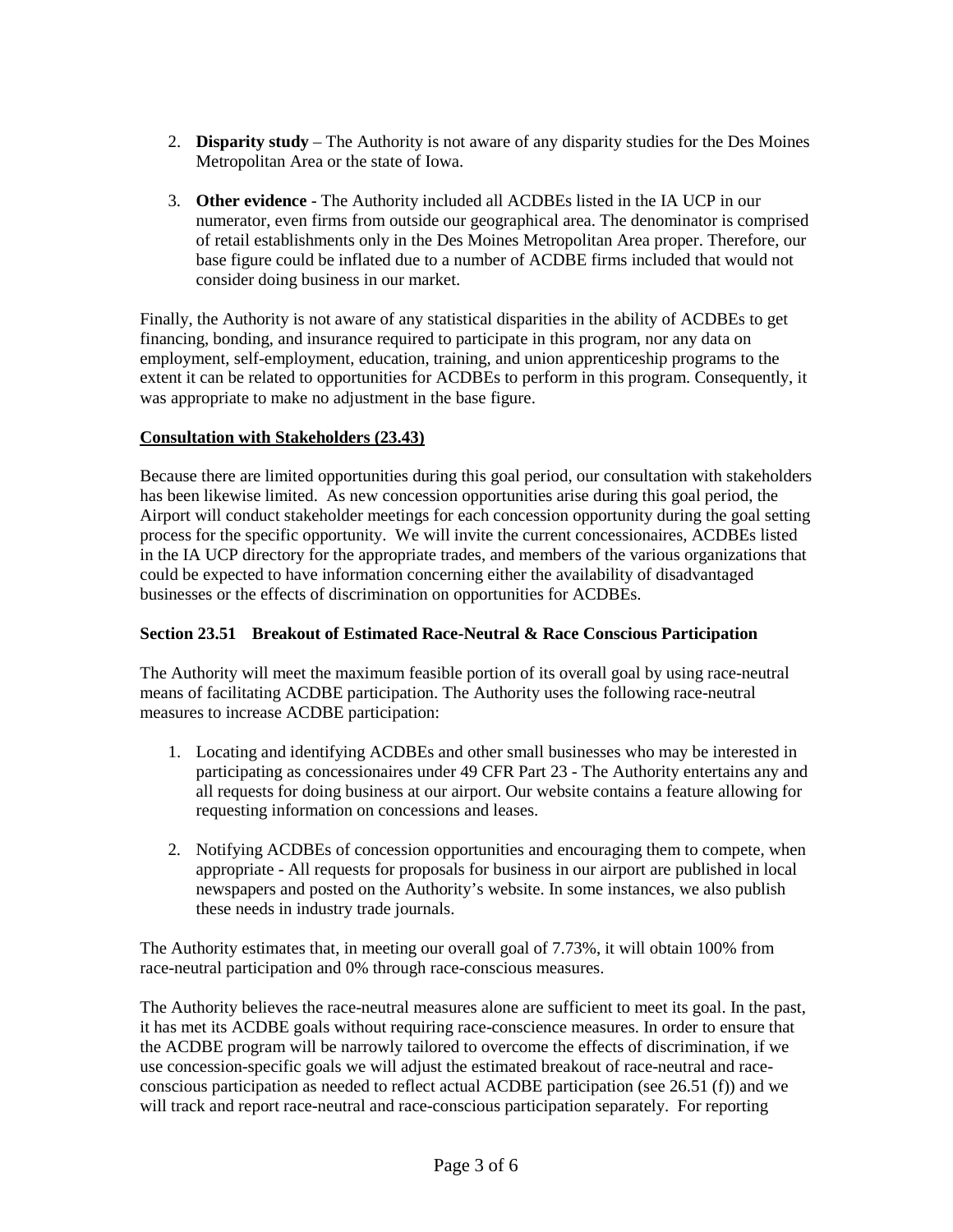purposes, race-neutral ACDBE participation includes, but is not necessarily limited to, the following: ACDBE participation through a prime contract that an ACDBE obtains through customary competitive procurement procedures; ADCBE participation through a subcontract on a prime contract that does not carry ACDBE goals; ACDBE participation on a prime contract exceeding a concession specific goal; and ACDBE participation through a subcontract from a prime contractor that did not consider a firm's ACDBE status in making the award. The Authority does not have, nor does it plan to institute, any race-conscious measures to meet our goal.

If the Authority projects that race-neutral measures, standing alone, are not sufficient to meet an overall goal, it will consider establishing race-conscious measures to meet the overall goal.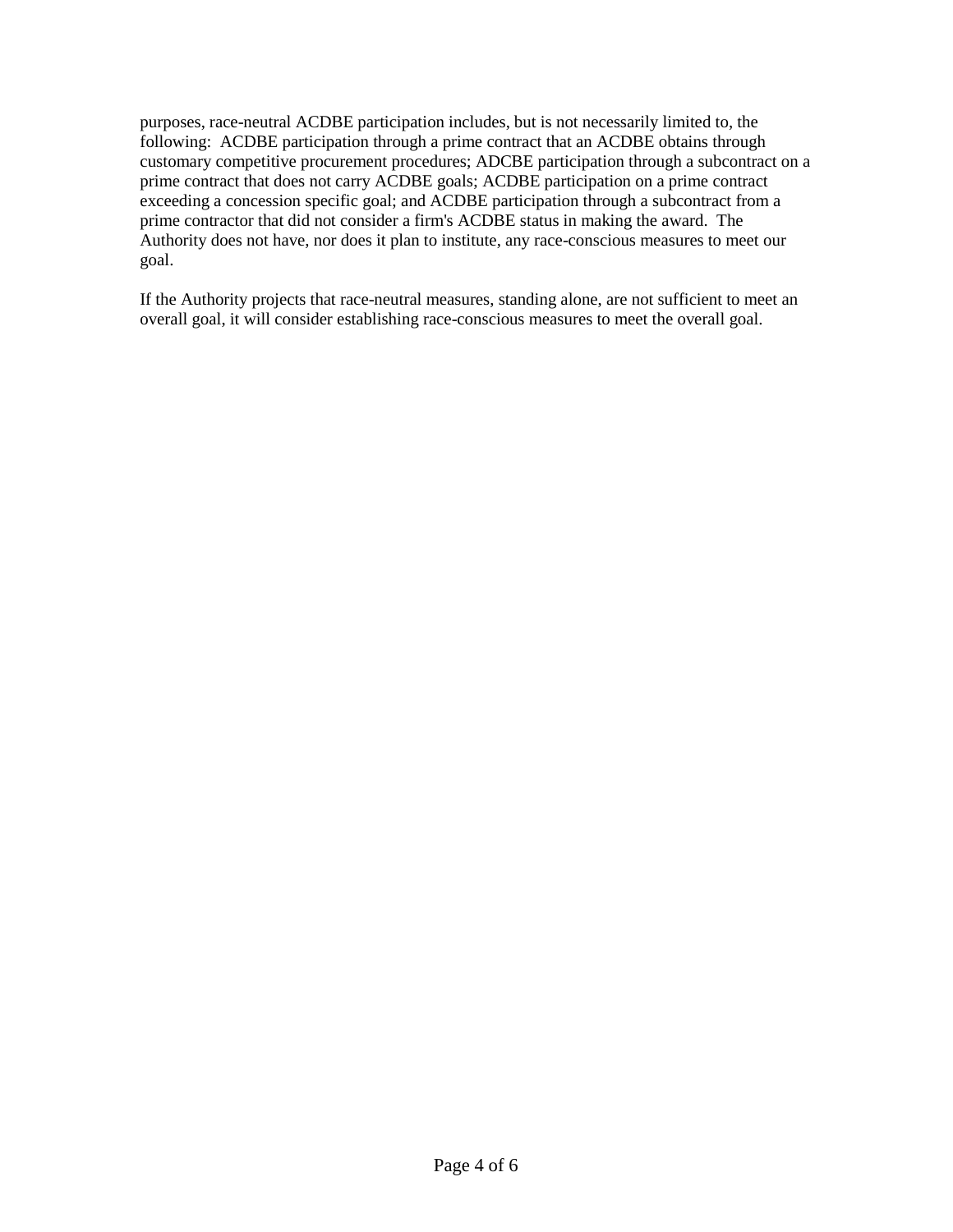### **Attachment 5**

### **Section 23.45: Overall Goal Calculation for Car Rentals**

### **Amount of Goal**

The Authority's overall goal for car rentals during the period beginning October 1, 2018, and ending September 30, 2021, is **0%** of the total gross receipts of car rental operations at the Des Moines International Airport.

During this goal period, all rental car concession agreements will expire and the Authority will hold a public request for proposals (RFP) to replace them. The Authority will review DBE participation for all rental car contracts and determine if it has risen enough that an adjustment to the goal is needed. This will be submitted to FAA for approval at least 90 days before executing the new concession agreement. (23.45(i)).

If a new car rental concession opportunity arises prior to the expiration of the current rental car concession agreements and if the estimated average of annual gross revenues is anticipated to be \$200,000 or greater, the Airport will submit an appropriate adjustment to the overall goal. This will be submitted to FAA for approval at least 90 days before executing the new concession agreement. (23.45(i)).

The Authority has determined that its market area for rental cars is the Des Moines-West Des Moines Metropolitan Statistical Area, as defined by the U.S. Census Bureau. All rental car companies are national companies that continue to grow.

### **Methodology used to Calculate Overall Goal**

Goods and Services

We can meet the percentage goal by including the purchase from ACDBEs of goods and services used in businesses at the airport. The dollar value from purchases of goods and services from ACDBEs may be added to the numerator, and the dollar value from purchases of goods and services from all firms (ACDBEs and non-ACDBEs) may be added to the denominator.

# **Step 1: 23.51(c)**

We determined the base figure for the relative availability of car rental ACDBEs. The base figure was calculated as follows:

Ready, willing, and able car rental ACDBEs in the market area

Base figure  $=$ 

All ready, willing and able car rental firms in the market area

The data source or demonstrable evidence used to derive the numerator was the IA UCP directory. None of the companies currently under lease are ACDBEs, nor are there any firms registered as ACDBEs with the state. Therefore, our numerator is 0.